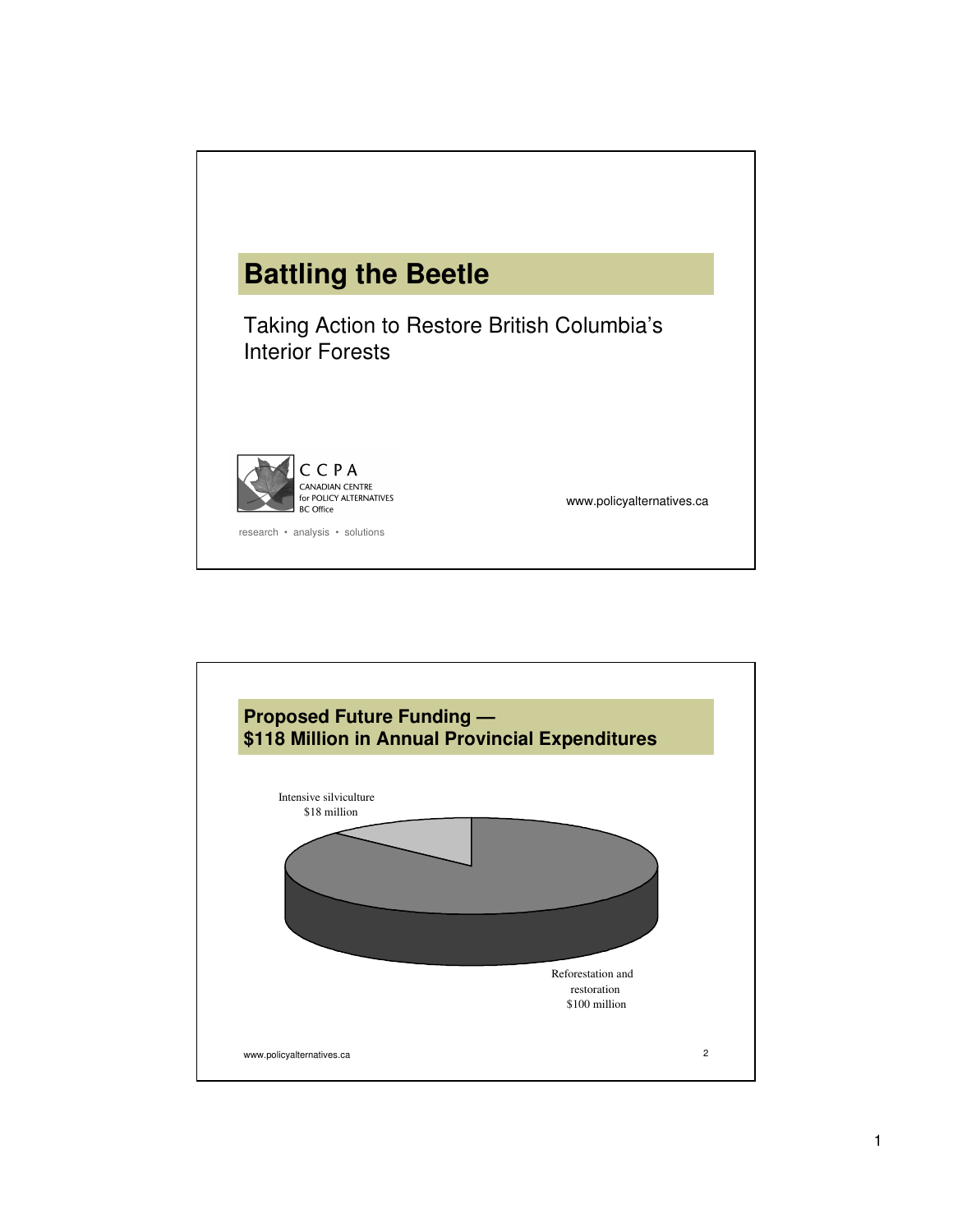

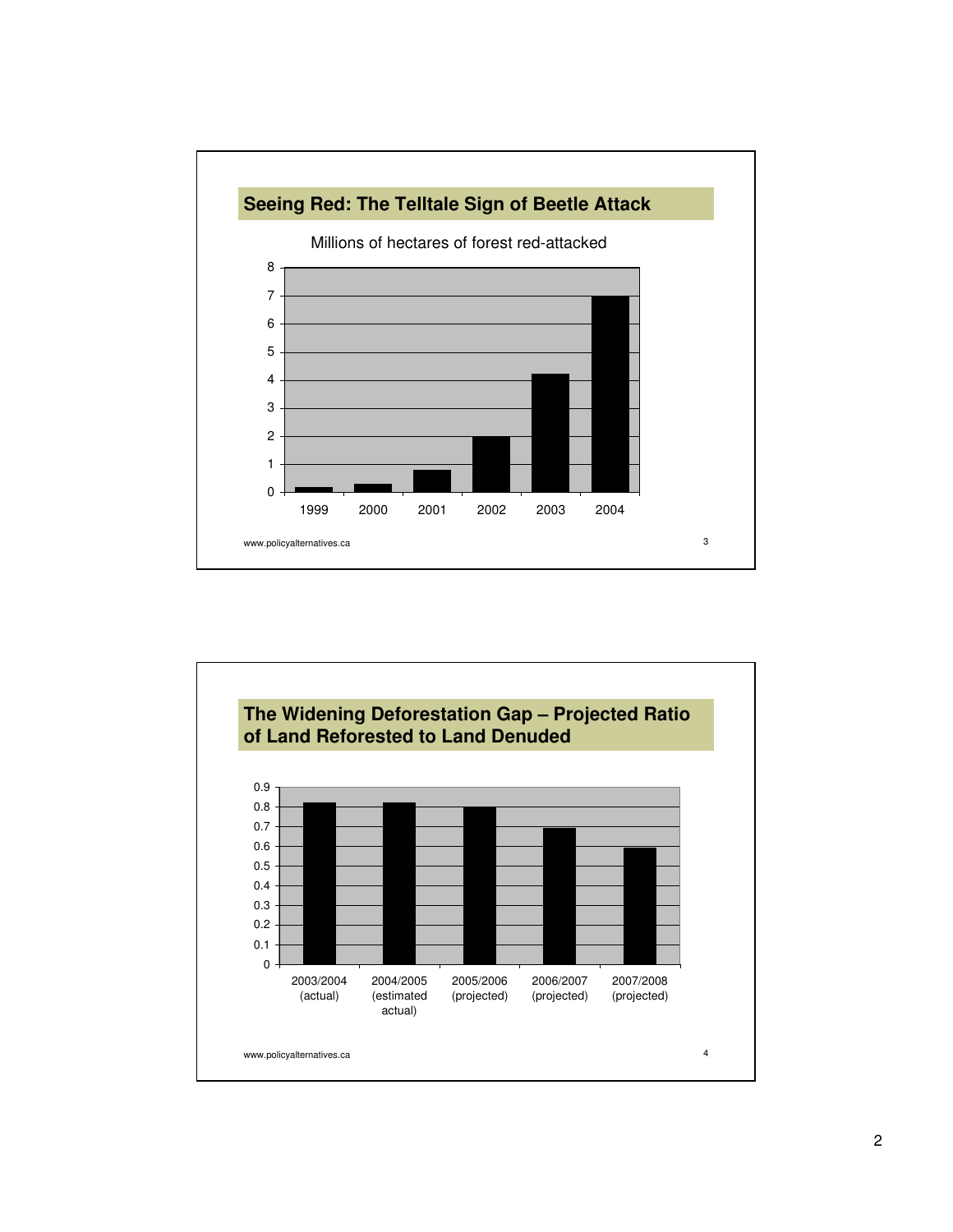| <b>Accomplishment</b>            | Annual average<br>pre-FRDA | Annual average<br>post-FRDA |  |
|----------------------------------|----------------------------|-----------------------------|--|
|                                  | (1981/82 to 1985/86)       | (1985/86 to 1997/98)        |  |
| Number of trees<br>planted       | 100.08 million             | 210.5 million               |  |
| Hectares planted                 | 87,634 hectares            | 175,519 hectares            |  |
| <b>Brush treatment</b>           | 7,811 hectares             | 53,100 hectares             |  |
| Area of trees spaced             | 11,722 hectares            | 35,544 hectares             |  |
| Area of trees pruned             | not reported until 92/93   | 5,875 hectares              |  |
| Area surveyed                    | 316,887 hectares           | 742,031 hectares            |  |
| Area of site prepared            | 70,892 hectares            | 127,501 hectares            |  |
| Public reforestation<br>spending | \$91.2 million             | \$164.7 million             |  |

## **The Attack Spreads, Public Reforestation Investments Decline**

| Year | Area of beetle-attacked forest | <b>Public spending on NSR</b> |
|------|--------------------------------|-------------------------------|
| 2000 | 284,041 hectares               | \$45 million                  |
| 2001 | 785,497 hectares               | \$45 million                  |
| 2002 | 1.96 million hectares          | \$7 million                   |
| 2003 | 4.20 million hectares          | \$4.5 million                 |
| 2004 | 7.02 million hectares          | \$3 million                   |

www.policyalternatives.ca 6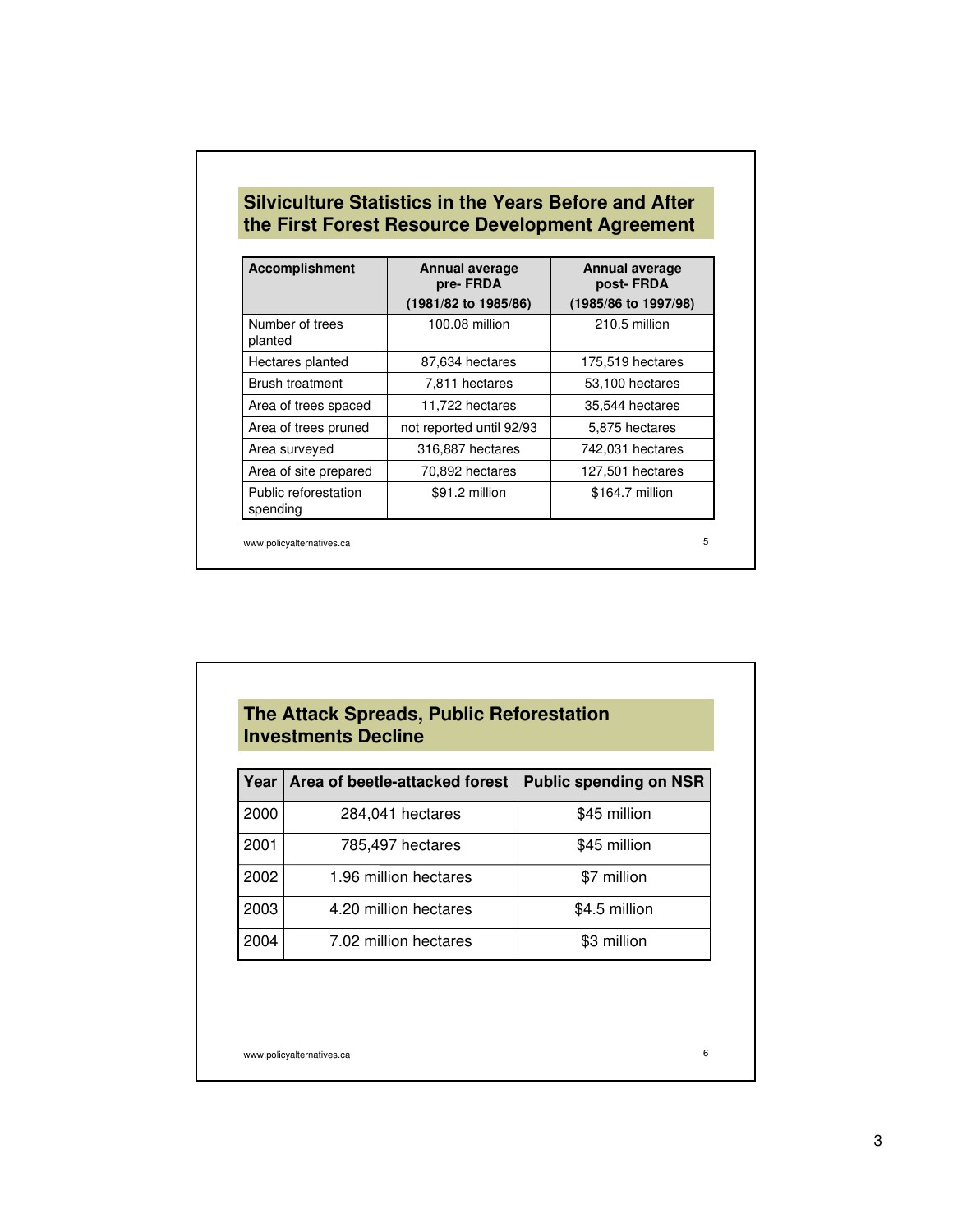

| <b>Spruce, Pine and Fir Lumber Exports Up:</b><br><b>Prices Down</b> |                                         |                                                               |                     |  |
|----------------------------------------------------------------------|-----------------------------------------|---------------------------------------------------------------|---------------------|--|
| Year                                                                 | <b>World value</b><br>(\$ billion Cdn.) | <b>Volume exported from</b><br>$BC$ (million m <sup>3</sup> ) | Price per unit (\$) |  |
| 1995                                                                 | 3.51                                    | 18.55                                                         | 189                 |  |
| 1996                                                                 | 4.10                                    | 18.45                                                         | 222                 |  |
| 1997                                                                 | 4.28                                    | 17.67                                                         | 242                 |  |
| 1998                                                                 | 3.62                                    | 16.60                                                         | 218                 |  |
| 1999                                                                 | 4.23                                    | 16.83                                                         | 251                 |  |
| 2000                                                                 | 3.54                                    | 16.34                                                         | 217                 |  |
| 2001                                                                 | 3.66                                    | 17.86                                                         | 205                 |  |
| 2002                                                                 | 3.69                                    | 20.25                                                         | 182                 |  |
| 2003                                                                 | 3.09                                    | 21.33                                                         | 145                 |  |
| 2004                                                                 | 4.27                                    | 23.07                                                         | 185                 |  |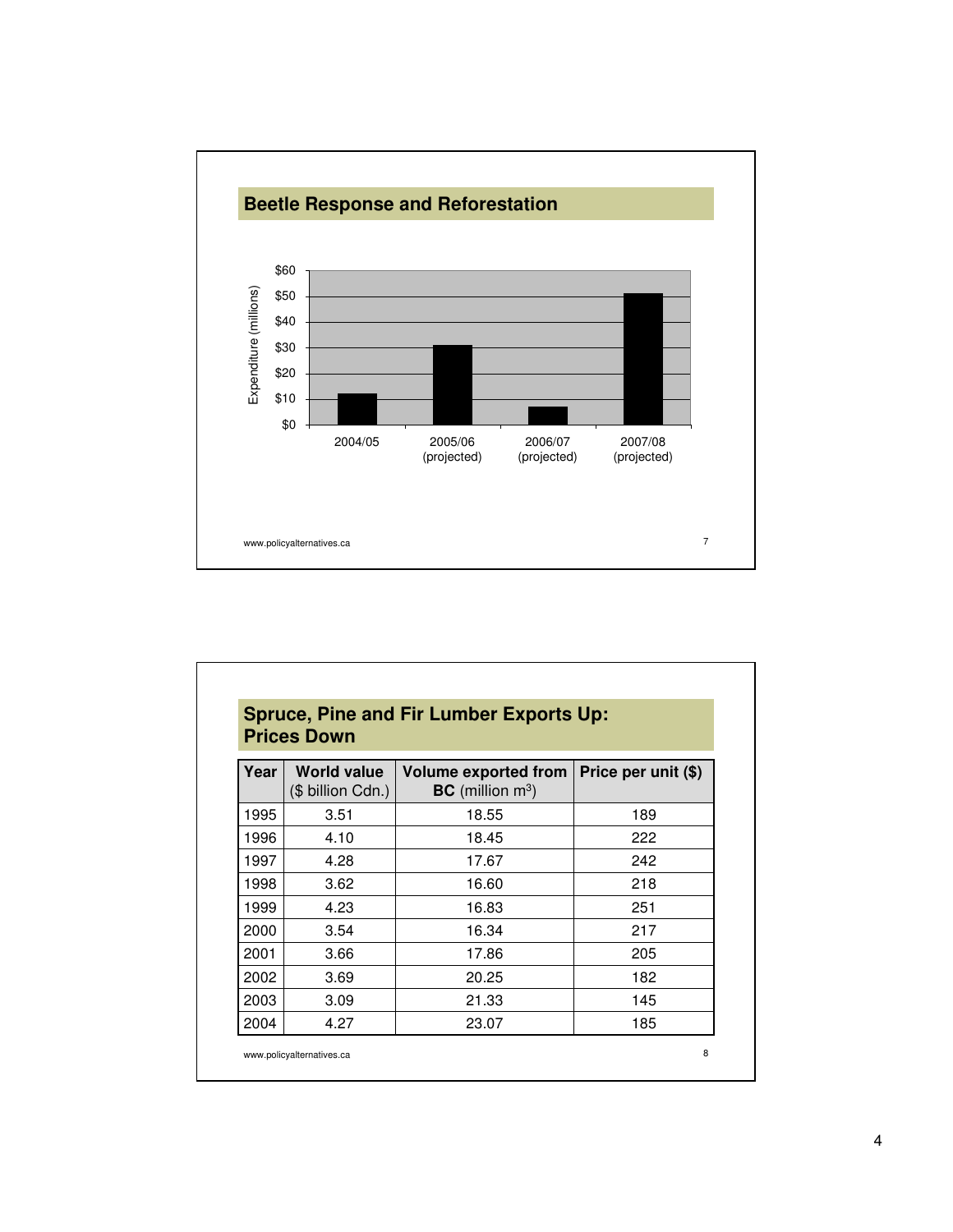| Year    | <b>Total seedlings planted</b><br>(million) | Lodgepole pine planted<br>(million) | Per cent<br>pine |
|---------|---------------------------------------------|-------------------------------------|------------------|
| 1993/94 | 226.49                                      | 87.17                               | 38.4             |
| 1994/95 | 249.56                                      | 96.93                               | 38.8             |
| 1995/96 | 259.80                                      | 107.63                              | 41.4             |
| 1996/97 | 238.48                                      | 97.51                               | 40.8             |
| 1997/98 | 232.98                                      | 97.14                               | 41.6             |
| 1998/99 | 206.04                                      | 94.07                               | 45.6             |
| 1999/00 | 230.50                                      | 96.21                               | 41.7             |
| 2000/01 | 201.08                                      | 93.55                               | 46.5             |
| 2001/02 | 201.25                                      | 90.43                               | 44.9             |
| 2002/03 | 184.39                                      | 82.78                               | 44.8             |
| TOTAL   | 2.23 billion                                | 943.42                              | 42.3             |

| <b>Timber Supply Area</b> | <b>Cut 2005</b><br>(million | <b>Cut 2015</b><br>(million | Decline (per cent) |
|---------------------------|-----------------------------|-----------------------------|--------------------|
| Lakes                     | $\overline{3}$              | $m_4^3$                     | 55.8               |
| Prince George             | 14.8                        | 8.2                         | 44.5               |
| Quesnel TSA               | 6.0                         | 2.0                         | 66.6               |
|                           |                             |                             |                    |